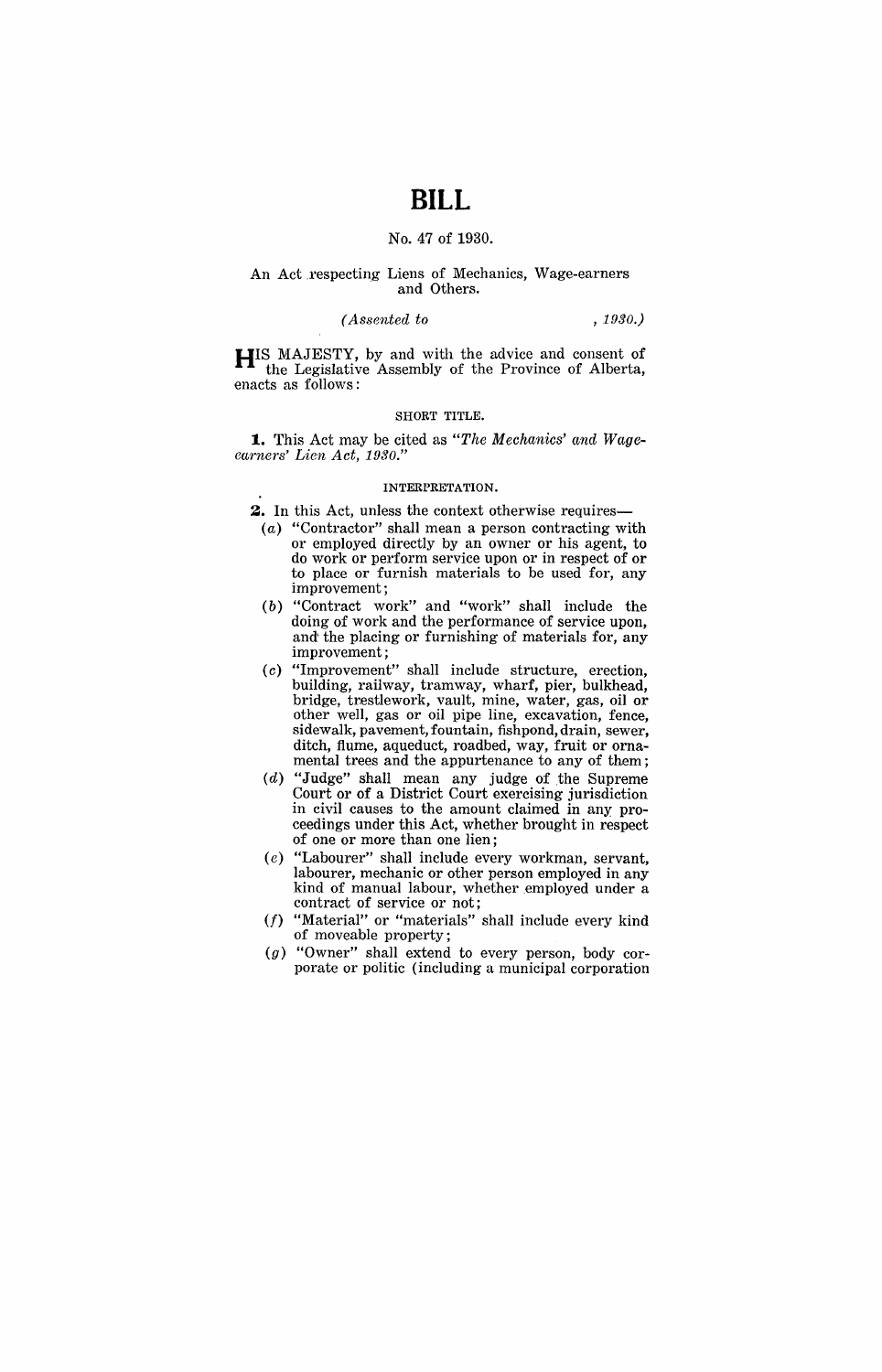and a railway company), having any estate or interest in land, at whose request, express or implied, and-

(i) upon whose credit; or

(ii) upon whose behalf; or

(iii) with whose privity and consent; or

(iv) for whose direct benefit-

any contract work is done and all persons claiming under him or it whose rights are acquired after the commencement of the work;

- (h) "Sub-contractor" shall mean a person not contracting with or employed directly by the owner or his agent for the performance of contract work but contracting with or employed by a contractor, or under him by another sub-contractor, but shall not include a labourer;
- (i) "Wages" shall mean money earned by a labourer for work done, whether by time or as piece work or otherwise.

**3.** Nothing in this Act shall extend to any public street or highway, or to any work or improvement done or caused to be done by a municipal corporation thereon.

 $4.$ —(1) Every agreement, verbal or written, express or implied, on the part of any labourer, that this Act shall not apply, or that the remedies provided by it shall not be available for the benefit of such person, shall be null and void.

(2) This section shall not apply to a manager, officer or foreman, or to any other person whose wages are more than ten dollars per day.

**5.** No agreement shall deprive any person otherwise entitled to a lien under this Act who is not a party to the agreement, of the benefit of the lien.

 $6-(1)$  Unless he signs an express agreement to the contrary and in that case, subject to the provisions of section 4, any person who performs any work or service upon or in respect of or places or furnishes any materials to be used in the making, constructing, erecting, fitting, altering, improving, or repairing of any improvement for any owner, contractor or sub-contractor shall by virtue thereof, have a lien for so much of the price of such work, service or materials as remains due to him upon the estate or interest of the owner in such improvement and the land occupied thereby or enjoyed therewith, or upon or in respect of which the work or service is performed, or upon which the materials are to be used as such estate or interest exists at the time the lien arises, or at any time during its subsistence.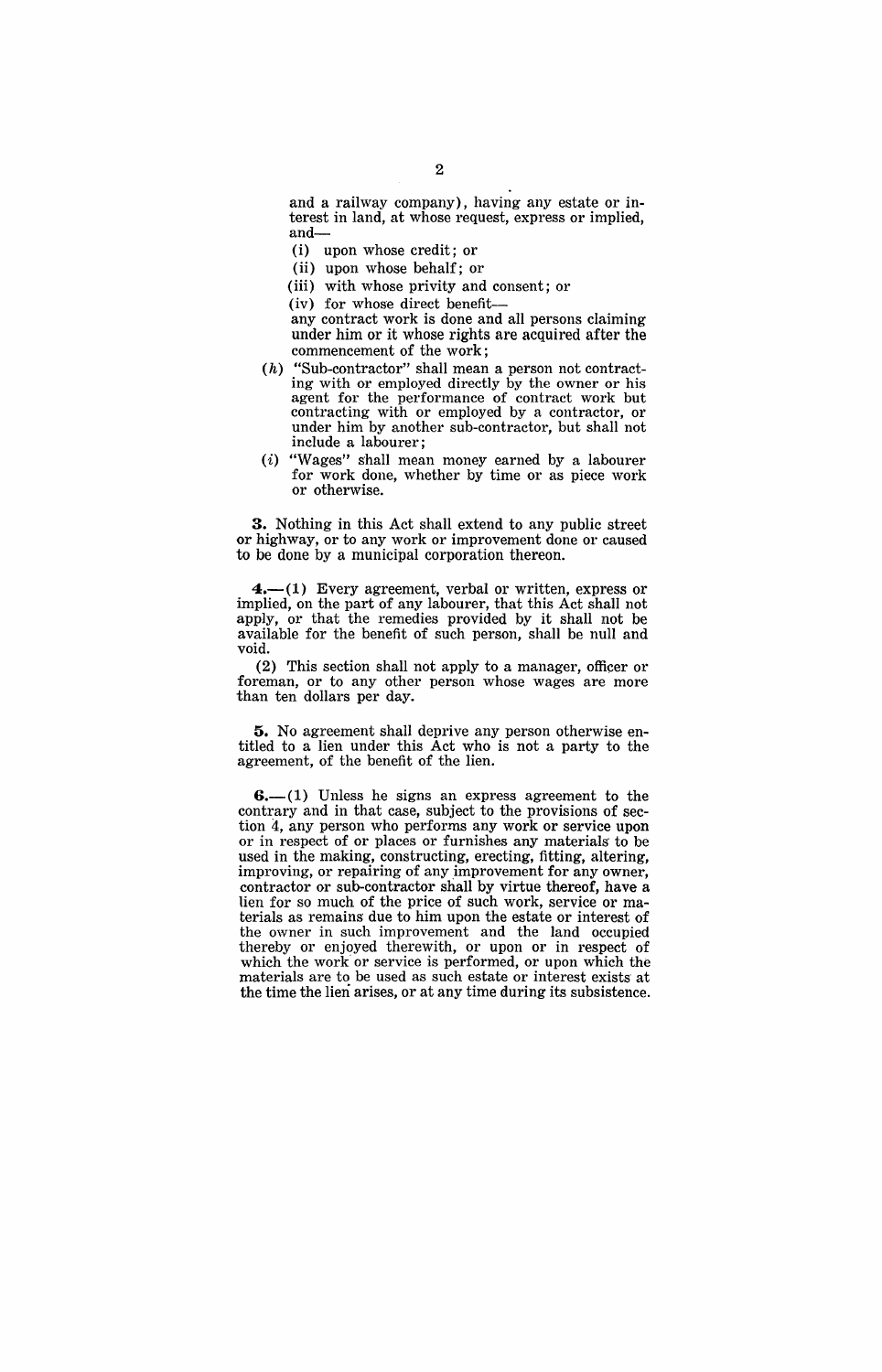(2) Materials shall be considered to be furnished to be used within the meaning of this Act when they are delivered either upon the land upon which they are to be used or upon some other land in the vicinity thereof, designated by the owner.

(3) The lien given by subsection (1) in respect of materials shall attach to the land as therein set out where the materials delivered to be used are incorporated into any improvement on such land, notwithstanding such materials may not have been delivered in strict accordance with the provisions of subsection (2).

**7.** The lien shall arise at the date of the commencement of the work.

**8.** The right of a lien-holder may be assigned by an instrument in writing and, if not assigned, upon his death shall pass to his personal representative.

**9.** Where contract work is done in respect of land belonging to a married woman or in which she has any interest, with the privity and consent of her husband, he shall be conclusively presumed to be acting as her agent as well as for himself, for the purposes of this Act, in respect of such part of the work as is done before the person doing the same has had actual notice to the contrary.

 $-$ (1) Where the estate or interest upon which the lien attaches is leasehold, the fee simple shall also be subject to the lien: provided the person doing or intending to do the work gives to the owner of the fee simple, or his agent, notice in writing of the work to be done and the owner or his agent within ten days thereafter does not give notice to such person that he will not be responsible therefor.

(2) No forfeiture or attempted forfeiture of the lease on the part of the landlord, or cancellation or attempted cancellation of the lease, except for non-payment of rent, shall deprive any person otherwise entitled to a lien under this Act of the benefit of the lien; provided that the person entitled to the lien may pay any rent accruing after he becomes so entitled, and the amount so paid may be added to . his claim.

**11.**—(1) Subject to the provisions of subsection  $(2)$  and for the purpose of ascertaining the respective priorities of charges upon the estate or interest of the owner, the lien and all mortgages shall rank according to the dates of their respective registrations in the proper Land Titles Office; provided, however, that no mortgage shall have any priority over a lien in respect of advances or payments made after the date of the registration of the lien.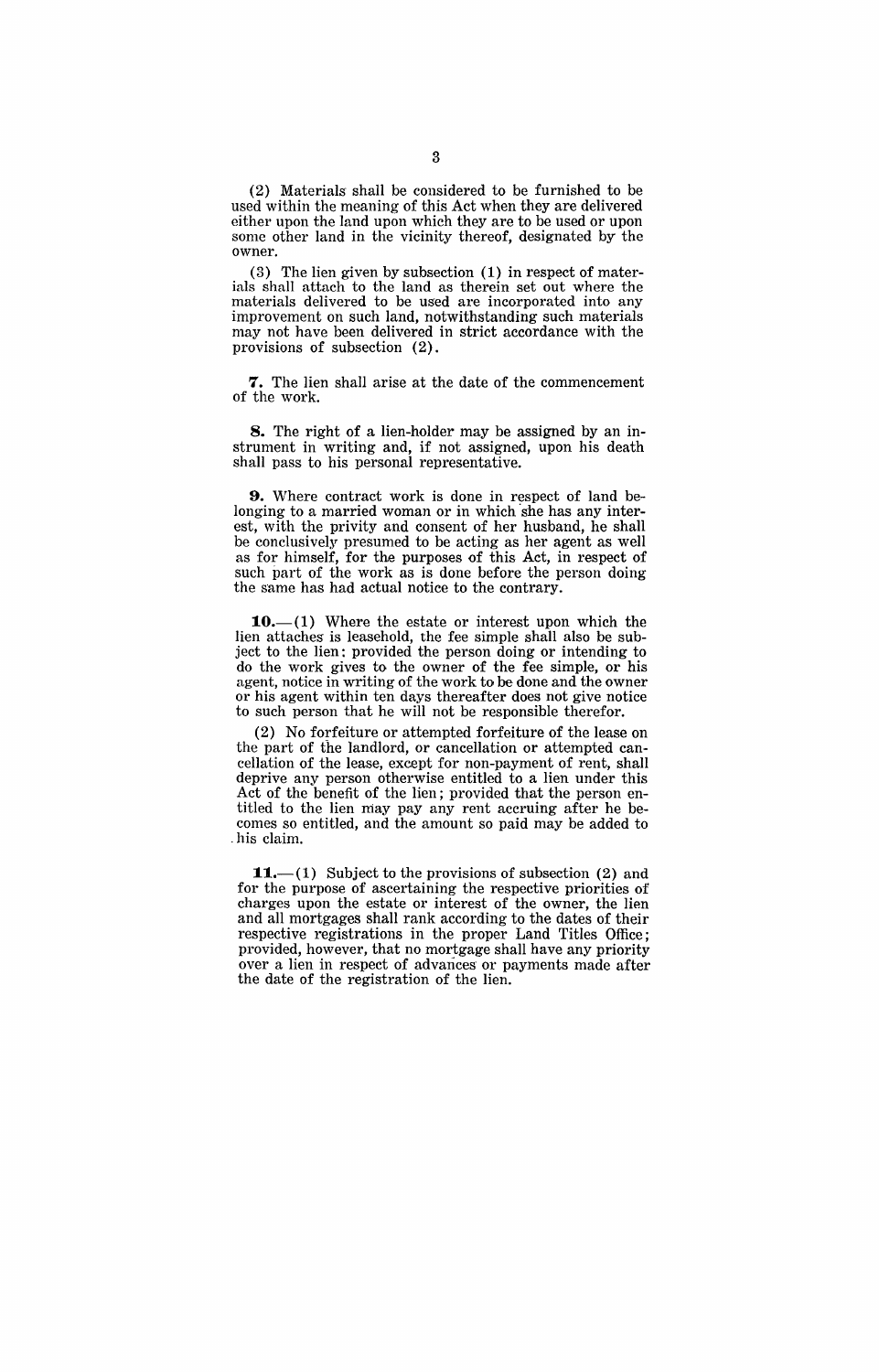(2) Any mortgage existing in fact before the lien arises shall have and shall only have priority over the lien in respect of the value of the land and improvement, less the increase in such value attributable to the doing" of the work for which the lien is claimed, but no such mortgage shall have priority over a lien in respect of advances or payments made after the date upon whieh the lien arose.

(3) In the case of an agreement for the purchase of land where the purchase-money, or part thereof, is unpaid, and the purchaser has not been registered as owner thereof, he shall for the purposes of this Act, be deemed a mortgagor and the seller a mortgagee, whose mortgage was registered on the date of execution of the agreement for sale.

**12.** Where any of the property upon which a lien attaches is wholly or partly destroyed by fire, any money received by reason of any insurance thereon by an owner or prior mortgagee or chargee shall take the place of the property so destroyed and shall, after satisfying any prior mortgage to the extent set out in section 11 (2), be subject to. the claims of all persons for liens to the same extent as if such money had been realized by a sale of such property in proceedings to enforce the lien.

 $13.-(1)$  Save as herein otherwise provided the lien shall not attach so as to make the owner liable for a greater sum than the contract price, less any sums of money which may have duly been paid to the contractor at the time that the lien arises.

(2) Save as herein otherwise provided, where the lien is claimed by any person other than the contractor, the amount which may be claimed in respect thereof shall be limited to the amount agreed upon as to be paid to the contractor or sub~contractor or other person for whom the contract work has been done, less any sum of money which may have been duly paid to such contractor, sub-contractor or other person at the time that the lien arises.

 $-(1)$  In all cases the person primarily liable upon any contract under or by virtue of which a lien may arise shall, as the work is done under the contract, retain for a period of thirty days after the completion or abandonment of the work done or to be done under the contract, twenty per cent of the value of the work actually done, irrespective of whether the contract or sub-contract provides for partial payment on completion of the work and such value shall be calculated on the basis of the contract price, or if there is no specific contract price, then on the basis of the actual value of the work done.

(2) Where the contract price or actual value exceeds fifteen thousand dollars, the amount to be retained shall be fifteen per cent instead of twenty per cent.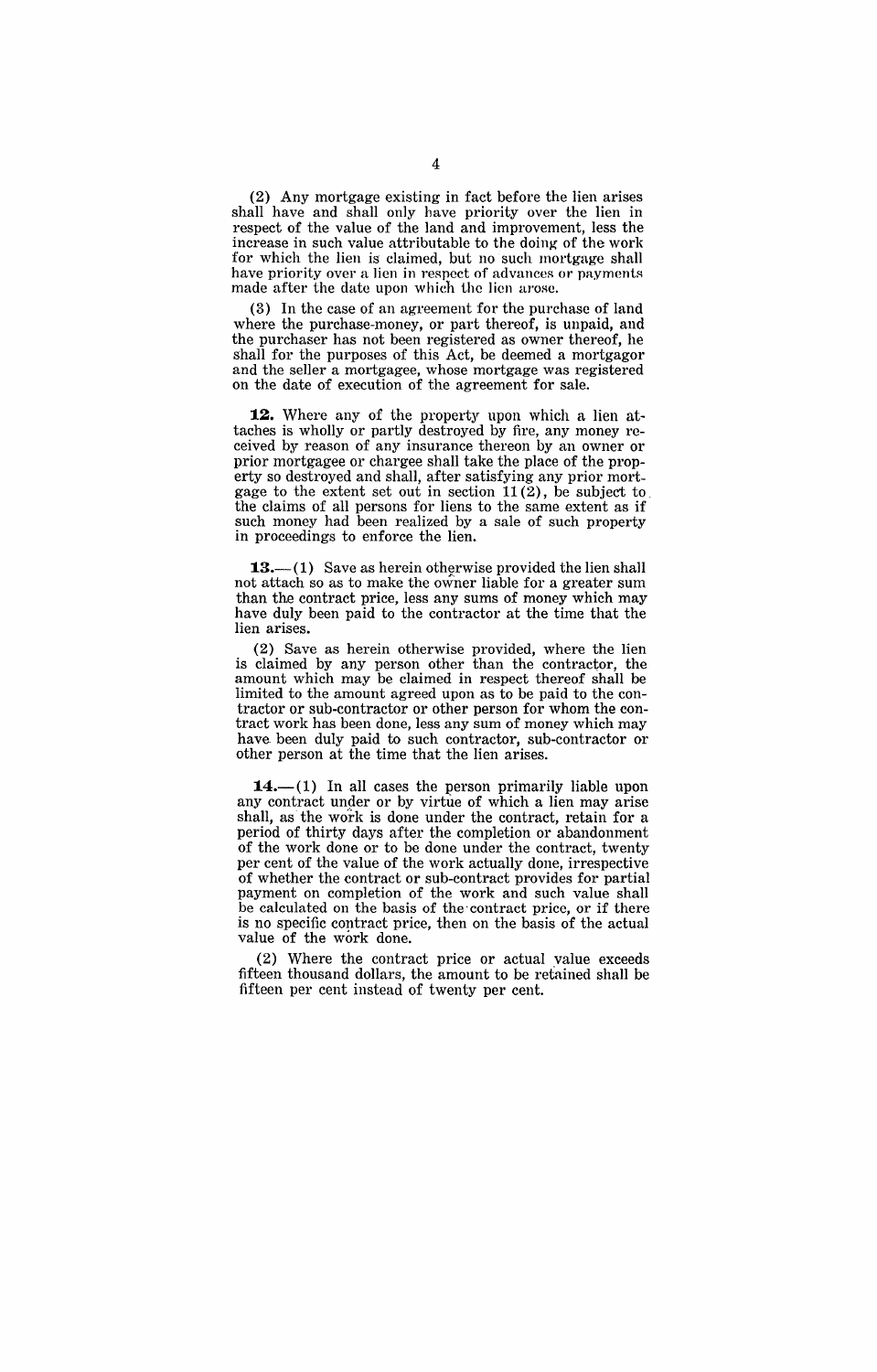(3) The lien shall be a charge upon the amount directed to be retained by this section in favour of lien-holders whose liens are derived under persons to whom such moneys so required to be retained are respectively payable.

( 4) All payments up to eighty per cent as fixed by subsection  $(1)$ , or up to eighty-five per cent as fixed by subsection (2), made in good faith by an owner to a contractor, or by a contractor to a sub-contractor, or by one sub-contractor to another sub-contractor, before notice in writing of such lien is given by the person claiming the lien to the owner, contractor, or sub-contractor, as the case may be, shall operate as a discharge pro tanto of the lien.

(5) Payment of the percentage required to be retained under this section may be validly made so as to discharge all liens or charges in respect thereof, after the expiration of the period of thirty days' mentioned in subsection (1), unless in the meantime proceedings have been commenced to enforce any lien or charge against such percentage as provided by section 24, in which case the owner may pay the percentage into court in such proceedings and such payment shall constitute valid payment in discharge of the owner to the amount thereof.

15. If an owner, contractor, or sub-contractor makes a payment to any person entitled to a lien under section 6, for or on account of any debt justly due to him for work done, for which the owner, contractor or sub-contractor is not primarily liable, and within three days afterwards gives written notice of such payment to the person primarily liable or his agent, such payment shall be deemed to be a payment on his contract generally to the contractor or subcontractor primarily liable, but not so as to affed the percentage to be retained by the owner as provided by section 14.

16. Every sub-contractor shall be entitled to enforce his lien notwithstanding the non-completion or abandonment of the contract by any contractor or sub-contractor under whom he claims.

 $17.$ -(1) Every labourer whose lien is for wages shall, to the extent of thirty days' wages, have priority over all other liens derived through the same contractor or subcontractor to the extent of and on the twenty per cent or fifteen per cent, as the case may be, directed to be retained by section 14, to which the contractor or sub-contractor through whom such lien is derived is entitled and all such labourers shall rank thereon pari passu.

(2) Every labourer shall be entitled to enforce a lien in respect of any contract or sub-contract not completely fulfilled and, notwithstanding anything to the contrary in this Act provided, may serve a notice of motion on the proper parties, returnable in four days after service thereof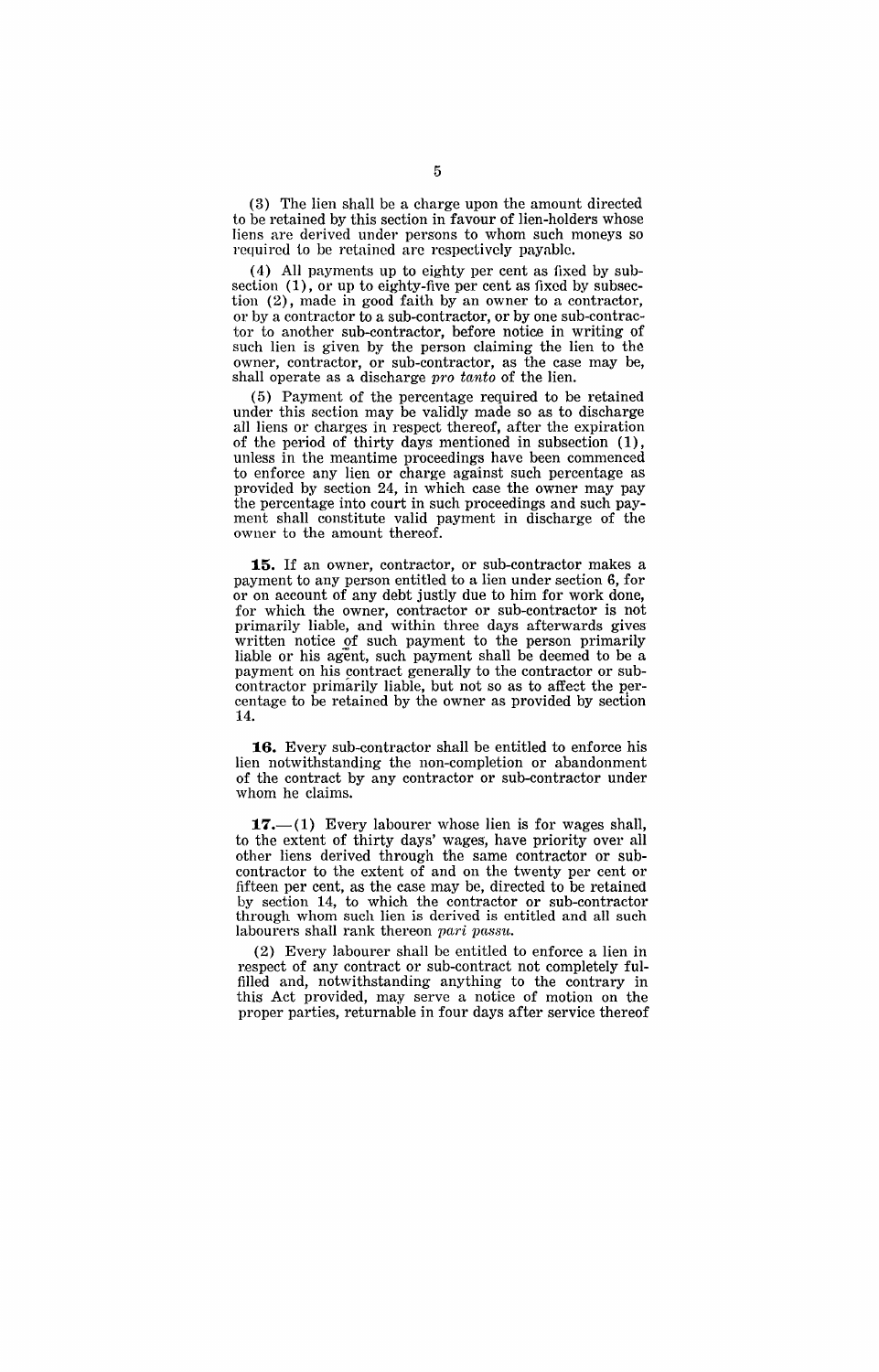before a judge that the applicant will on the return of the motion ask for judgment on his claim for lien, registered particulars of which shall accompany such notice of motion duly verified by affidavit.

(3) If the contract has not been completed when the lien is claimed by a labourer, the percentage shall be calculated on the value of the work done by the contractor or subcontractor by whom such wage-earner is employed, having regard to the contract price, if any.

4) Where the contractor or sub-contractor makes default in completing his contract the percentage shall not as against a labourer claiming a lien, be applied by the owner or contractor to the completion of the contract or for any other purpose nor to the payment of damages for the noncompletion of the contract by the contractor or sub-contractor, nor in payment or satisfaction of any claim against the contractor or sub-contractor.

(5) Every device by an owner, contractor or sub-contractor to defeat the priority given to a labourer for his wages, and every payment made for the purpose. of defeating or impairing a lien shall be null and void.

### MATERIAL.

**18.**—(1) During the continuance of a lien no part of the material affected thereby shall be removed to the prejudice of the lien.

 $(2)$  Material actually delivered to be used for any of the purposes enumerated in section 6, shall be subject to a lien in favour of the person furnishing it until placed in the improvement, and shall not be subject to execution or other process to enforce any debt other than for the purchase thereof due to the person furnishing the same.

3) The judge before whom proceedings are brought may direct the sale of any material or authorize its removal.

### REGISTRATION OF LIEN.

**19.**—(1) A claim for the registration of a lien, Forms 1, 2 and 3, of the Schedule hereto, may be made to the Registrar in the Land Titles Office of the Land Registration District in which the land is situate, and shall set out-

- (a) the name and residence of the person claiming the lien and of the owner or alleged owner of the land, and of the person for whom and the time within which the work was or is to be done;
- (b) a short description of the work done or to be done;
- (c) the sum claimed as due or to become due;
- $(d)$  a description of the land sufficient for the purpose of registration;
- (e) an address for service of the claimant.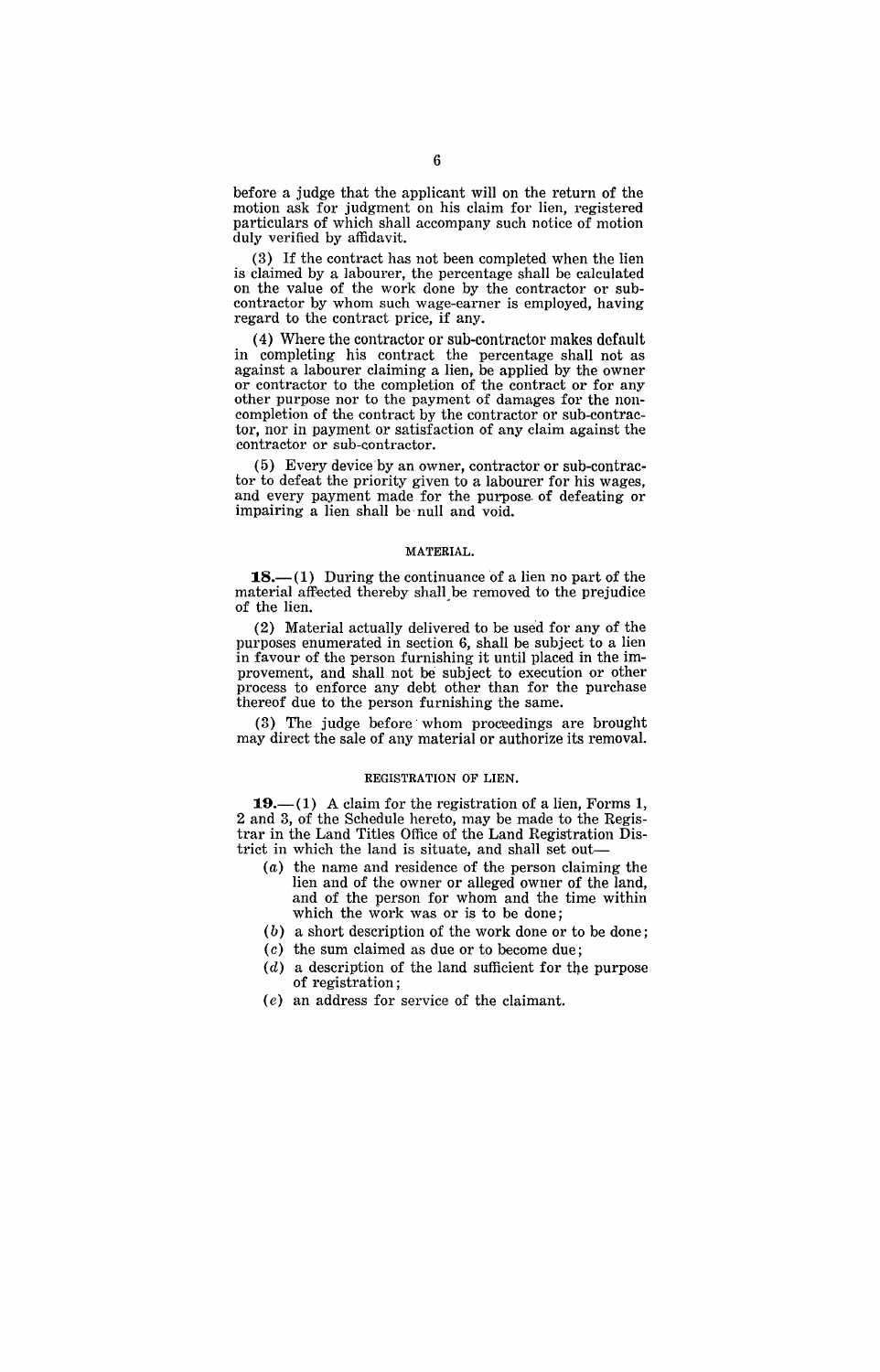(2) The claim shall be verified by the affidavit (Form 4) of the claimant or of his agent or assignee, or where the maker of the affidavit is a corporation, by some officer or by a duly authorized employee.

(3) Where the claim is made by a corporation, it shall be verified by the affidavit of an officer or duly authorized employee of the corporation.

(4) Where the affidavit is made by some person other than the claimant, it shall state that such person has a personal knowledge of the matters required to be verified.

(5) Eyery Registrar under *The Land Titles Act* shall be supplied with printed forms of such claims and affidavits in blank, which shall be supplied to every person requesting the same and desiring to register a lien.

(6) Every such Registrar shall decide whether his office is or is not the proper office for the registration of the lien and direct the applicant accordingly; and no claim shall be adjudged insufficient on the ground that it was not made to the proper Registrar.

(7) No lien shall be registered unless the claim or joined claims amount to or aggregate twenty dollars or more.

(8) Upon the filing of the claim and affidavit, the Registrar shall enter and register the lien as an incumbrance against the land, or the estate or interest in the land therein described, as provided in *The Land Titles Act.* 

**20.** When it is desired to register a lien against a railway it shall be sufficient description of the land of the railway company to describe it as the land of the railway company.

 $21-$ (1) A substantial compliance with section 20 shall be sufficient and no lien shall be invalidated by reason of failure to comply with any of the requisites of the section unless, in the opinion of the judge, the owner, contractor or sub-contractor, mortgagee or other person, is prejudiced thereby, and then only to the extent to which he is thereby prejudiced.

(2)' Nothing in this section shall dispense with the making of a claim for the registration of a lien.

**22.**—(1) A lien in favour of a contractor or sub-contractor in cases not otherwise provided for, may be registered before or during the performance of the contract or subcontract, or within thirty-five days (or in the case of oil or gas wells or oil or gas pipe lines within one hundred and twenty days) after the completion or abandonment of the contract or sub-contract, as the case may be.

(2) A lien for materials may be registered before or during the furnishing thereof, or within thirty-five days (or in the case of oil or gas wells or oil or gas pipe lines within one hundred and twenty days) after the furnishing of the last material furnished.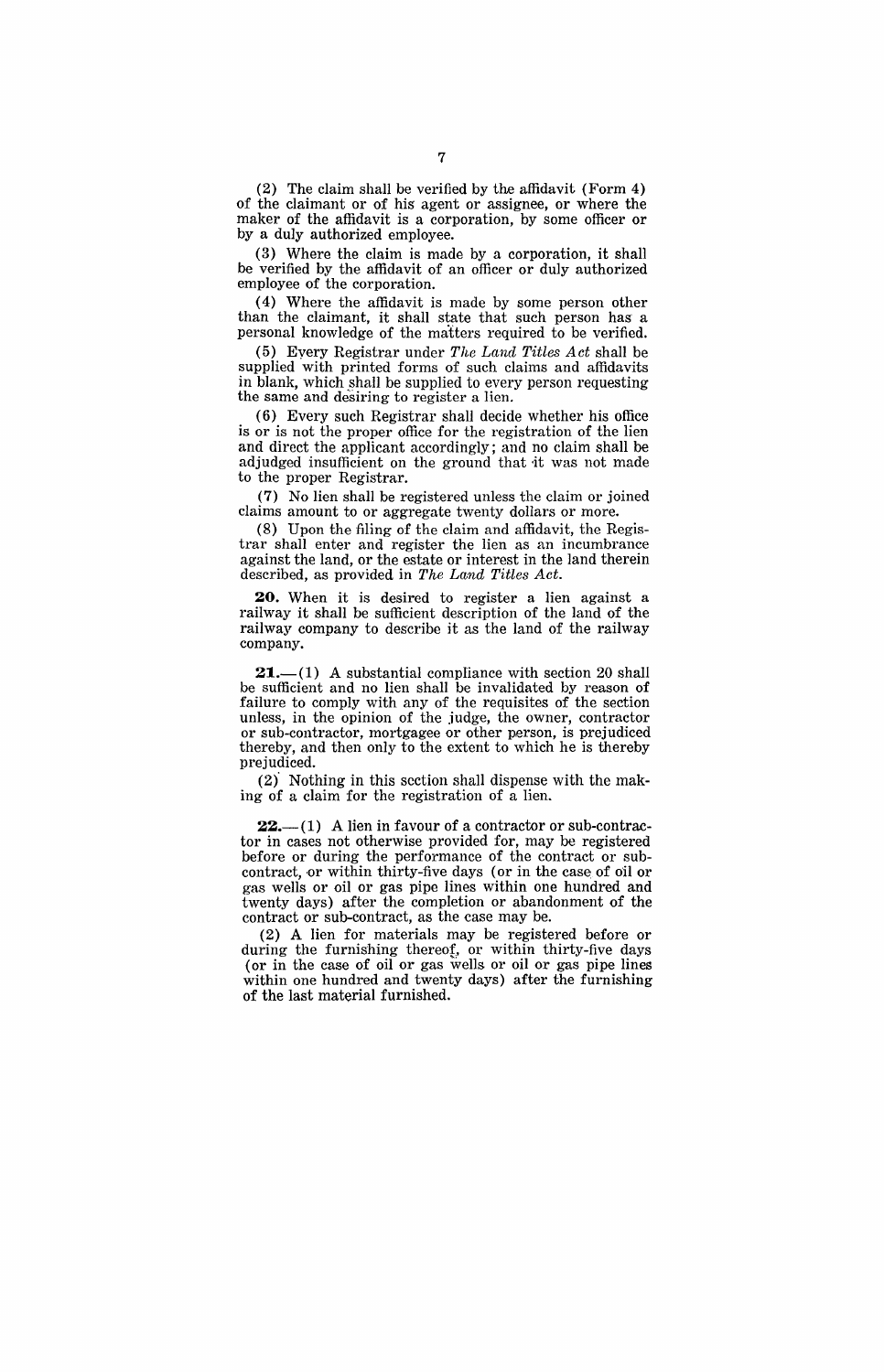(3) A lien for services may be registered at any time during the performance of the service or within thirty-five days after the completion of the service.

(4) A lien for wages may be registered at any time during the performance of the work for which such wages are claimed or within thirty-five days or in case of a lien for wages owing for work in, at or about a mine, within sixty days after the last work is done for which the lien is claimed.

(5) In the case of a contract which is under the supervision of an architect, engineer or other person upon whose certificate payments are to be made, the lien in favour of a contractor may be registered within the time mentioned in subsection (1), or within seven days after the architect, engineer or other person has given or has, upon application in writing to him by the contractor, refused or neglected for three days after such application to give a final certificate.

### EXPIRY AND DISCHARGE OF LIEN

 $23-$ (1) Every lien which is not registered shall absolutely cease to exist on the expiration of the time hereinbefore limited for the registration thereof.

(2) Every registered lien shall absolutely cease to exist on the expiration of thirty days after notice has been either served as process is usually served or sent by registered mail in Form 5 of the Schedule hereto, or to the like effect, to the lien-holder at or to the address stated in the affidavit filed in the Land Titles Office, unless before the expiration of the said period of thirty days, the lien-holder takes proceedings in Court to enforce his lien and files or causes to be filed a certificate of *lis pendens* in Form 6 of the Schedule hereto, or to the like effect, in the proper Land Titles Office.

(3) The service of notice shall be proved to the satisfaction of the Registrar.

(4) The Court or judge may, upon an  $ex$  parte application shorten the said period of thirty days to such period as it or he shall specify in such order, and a copy of such order shall be served with the notice in this section referred to.

(5) Such certificate may be granted by the Court or judge in which or before whom proceedings are instituted or by the Clerk of such Court.

**24.** The Registrar shall, on receiving a certificate under the seal of the Clerk of the Court wherein any proceedings in respect of any lien registered in the Land Titles Office within the jurisdiction of such Registrar are pending, stating the names of the lien-holders, parties to such proceedings, and that the amount due by the owner in respect of such liens has been ascertained and paid into Court in pursuance of an order of such Court or judge, or that the prop-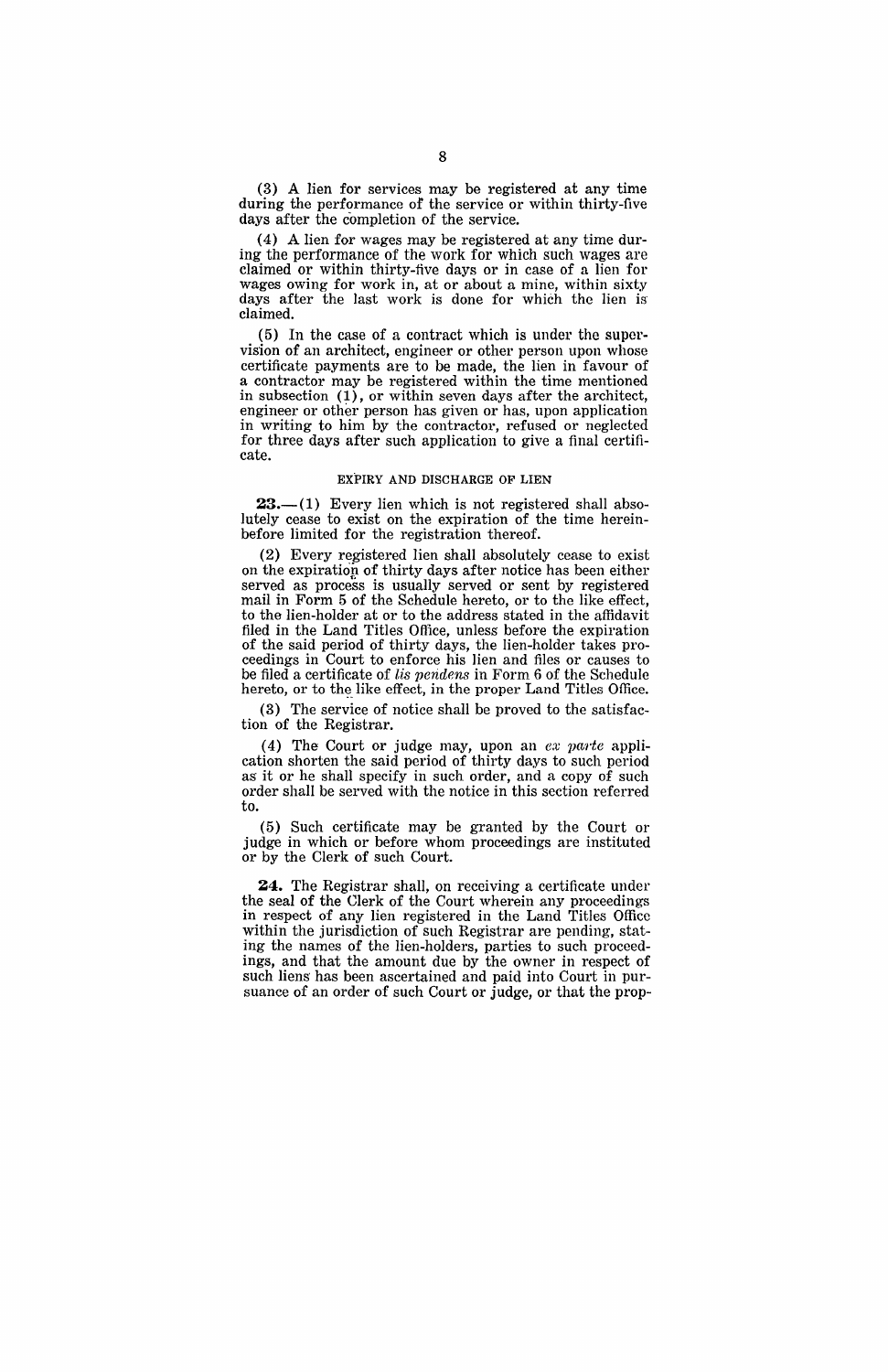erty has been sold to realize such liens, or that a judgment or order has been made declaring that such lien has been improperly filed or that such lien has otherwise ceased to exist, or, on receiving a statement in writing signed by the claimant or his agent that the lion has been satislicd, cancel all liens registered by such parties.

 $25- (1)$  Upon application by originating notice, the judge having jurisdiction may allow security for or payment into Court of the amount of the claim and such cost as the judge may fix, and may thereupon order that the registration of the lien be vacated or may vacate the registration upon any other proper ground and a certificate of the order may be registered.

(2) Any money so paid into Court shall take the place of the property discharged and be subject to the claim of all persons for liens to the same extent as if such money was realized by a sale of such property in an action to enforce the lien.

**26.** Where the certificate required by section 24 has not been registered within the prescribed time, and an application is made to vacate the registration of a claim for lien after the time for registration of such certificate, the order vacating the lien may be made  $ex$  parte upon production of the certificate of the proper Registrar certifying the facts' entitling the applicant to such order.

#### EFFECT OF TAKiNG SECURITY OR EXTENDING TIME.

 $27.-(1)$  The taking of any security for, or the acceptance of any promissory note or bill of exchange for or the taking of any acknowledgment of the claim, or the giving of time for the payment thereof, or the taking of any proceedings for the recovery of a personal judgment for the claim, shall not merge, waive, pay, satisfy, prejudice or destroy the lien unless the claimant agrees in writing that it shall have that effect.

(2) Where any such promissory note or bill of exchange has been negotiated the lien-holder shall not thereby lose his lien, if at the time of beginning proceedings to enforce it, or where proceedings are brought by another lien-holder, he is, at the time of proving his claim therein, the holder of such promissory note or bill of exchange.

28. Where the period of credit in respect of a claim has not expired. or where there has been an extension of time for payment of the claim, the lien-holder may nevertheless, if proceedings are commenced by any other person to enforce a lien against the same property, prove and obtain payment of his claim therein as if the period of credit or the extended time had expired.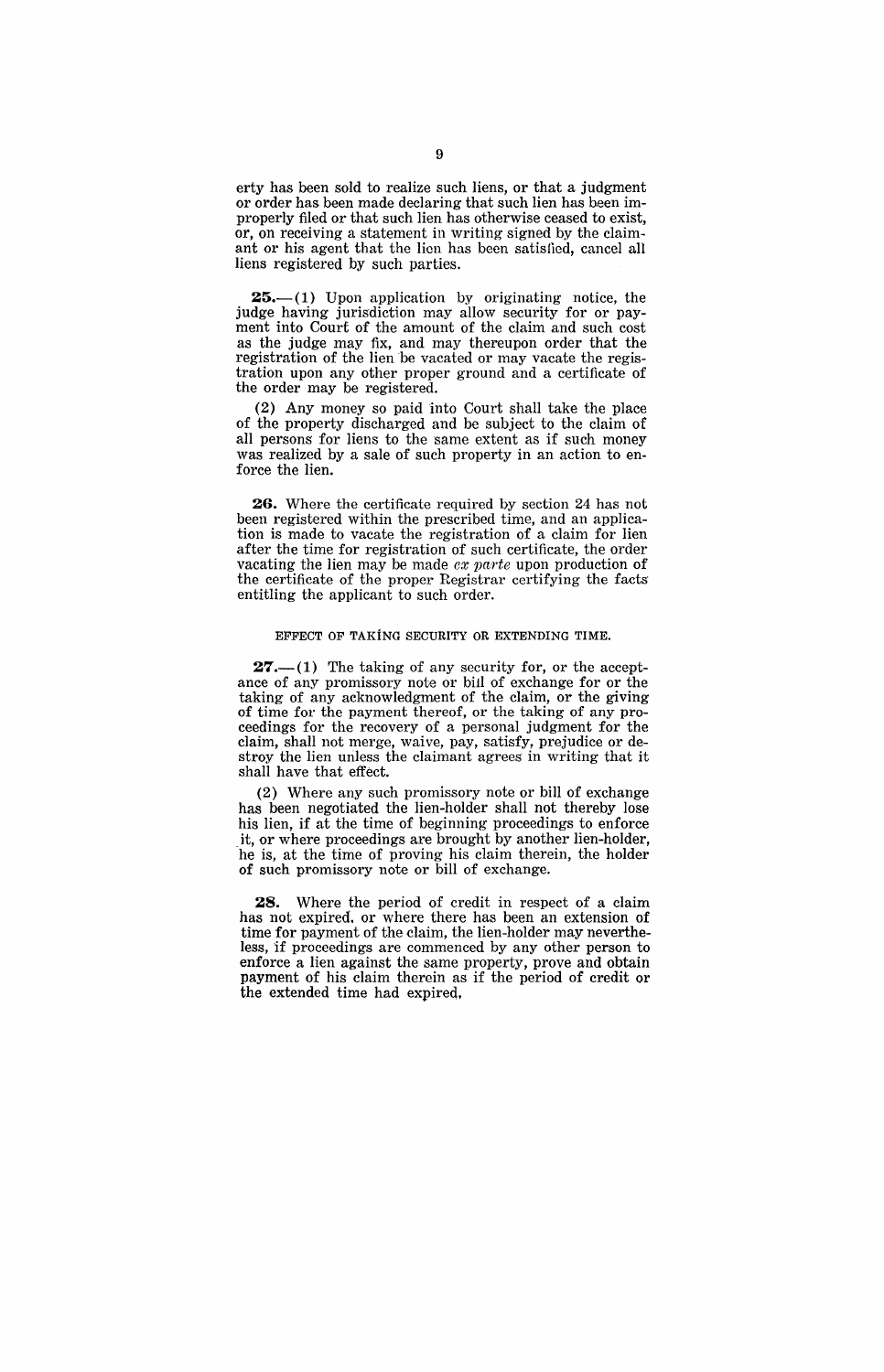$29.-(1)$  Any lien-holder may at any reasonable time demand of the owner or his agent the production for inspection of the contract or agreement with the contractor for or in respect of which the work is or is to be done, if such contract or agreement is in writing, or if not in writing, the terms of such contract or agreement and the state of the accounts' between the owner and the contractor, and if such owner or his agent does not at the time of such demand, or within a reasonable time thereafter, produce the said contract or agreement if in writing, or if not in writing, does not inform the person making such demand of the terms of such contract or agreement and the amount due and unpaid upon such contract or agreement, or if he knowingly falsely states the terms of the contract or agreement or the amount due or unpaid thereon, and if the person claiming the lien sustains loss by reason of such refusal or neglect or false statement, the owner shall be liable to him in an action therefor for the amount of such loss, or in proceedings taken under this Act, for the enforcement of his lien.

(2) Any lien-holder may at any reasonable time demand of a mortgagee or unpaid vendor or his agent the terms of any mortgage on the land or of any agreement for the purchase of the said lands in respect of which the work is or is to be done, and a statement showing the amount advanced on the said mortgage or the amount owing on the said agreement, as the case may be; and if such mortgagee or vendor or his agent fails to inform the said, lien-holder at the time of such demand or within a reasonable time thereafter of the terms of the said mortgage or agreement, and the amount owing thereon, and such lien-holder sustains loss by such refusal or neglect or misstatement, the mortgagee or vendor shall be liable to him in action therefor for the amount of such loss, or in proceedings taken under this Act for the enforcement of his lien.

(3) The judge may on summary application any time before or after proceedings are commenced for the enforcement of such lien, make an order requiring the owner or his agent, or the mortgagee or his agent, or unpaid vendor or his agent, as the case may be, to produce and allow any lien-holder to inspect any such contract or agreement or mortgage or agreement for sale upon such terms as to costs as he may. deem just.

### ENFORCEMENT OF CLAIM FOR LIEN

 $30-$ (1) Proceedings to enforce a registered lien shall be begun by originating notice and the filing of a certificate of *lis pendens* in Form 6 of the Schedule to this Act in the proper Land Titles Office.

(2) Such certificate may be granted by the Court or judge in which or before whom the proceedings are begun or by the Clerk of such Court.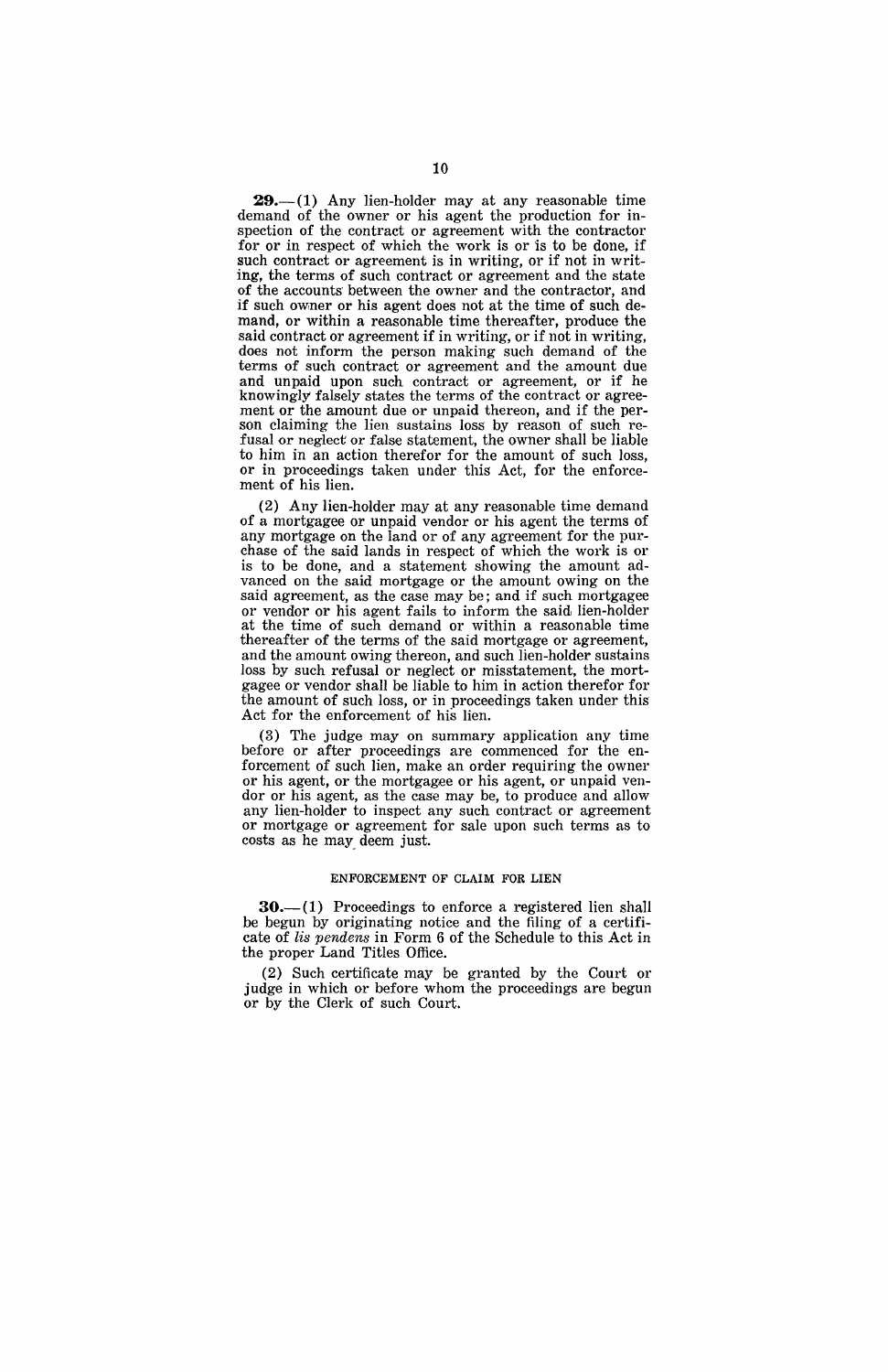$31.-(1)$  The notice shall be served upon all persons who by the records of the Land Titles Office, appear to have any interest in the land in question, and such other persons as the judge may direct.

(2) Service of the notice may be made either personally or by registered mail; provided, however, that in the latter case, proof of the receipt of such registered mail shall be required.

(3) All lien-holders served with the notice shall be deemed to be parties to the proceedings, and any lien-holder failing to appear at the hearing after proof of notice duly served upon him, shall thereby lose his lien.

 $32-(1)$  Every lien-holder shall file detailed particulars of his claim verified by affidavit.

(2) Upon the day fixed for the hearing of the application the judge shall proceed to adjudicate upon the claims, taking up the smallest claims first and disposing of as many of such claims as possible, either by consent of the parties interested or upon proper evidence to be adduced before him, subject, however, to the power of the judge to grant an adjournment of the trial of any claim or claims.

(3) The object of this Act being to enforce liens at the least expense, the procedure shall be of a summary character so far as possible, having regard to the amount and nature of the liens in question.

(4) No interlocutory proceedings shall be permitted except such as are provided by this Act, without the consent of the judge upon proper proof that such proceedings are in the interests of justice.

33. Where more than one originating summons is issued in respect of the same land a judge may, on the application of any person interested, consolidate all the causes into one cause and may give the conduct of the consolidated cause to any plaintiff as he may see fit.

34. Any lien-holder may apply for the carriage of the proceedings, and the judge may make an order giving such lien-holder the carriage of the proceedings.

 $35.$ - $(1)$  Upon the hearing of the application the judge shall decide all questions which arise therein or which are necessary to be tried in order to completely dispose of the action and to adjust the rights and liabilities of all parties concerned, and shall take all accounts, make all inquiries and give all directions and do all other things necessary to try and otherwise finally dispose of all matters, questions and accounts arising in the proceedings' and to adjust the rights and liabilities of and give all necessary relief to all parties concerned and shall embody all results in the judgment.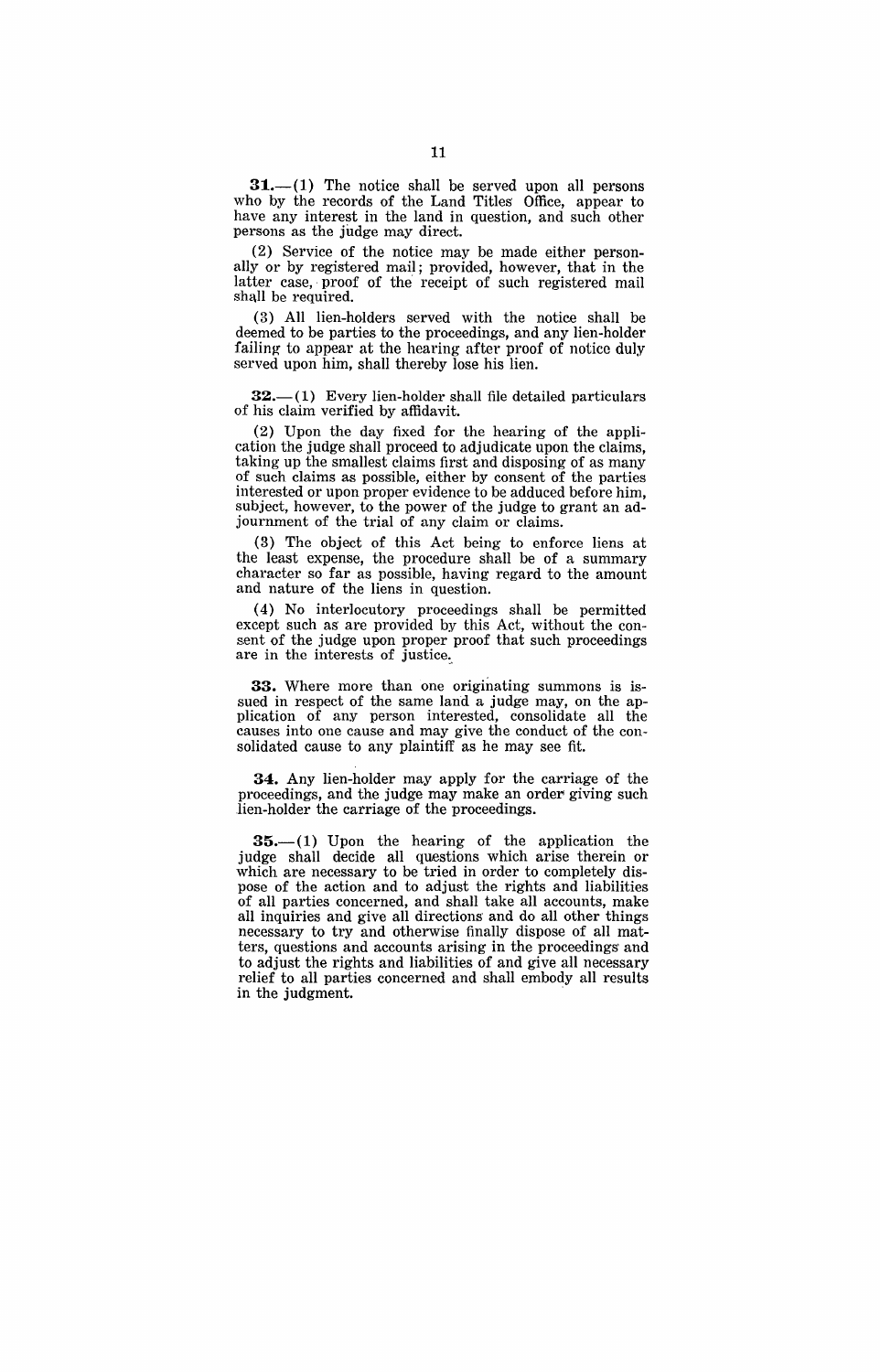(2) The judge who hears the application may order that the estate or interest charged with the lien be sold and when by the judgment a sale is directed of the estate or interest charged with the lien the judge who tries the action may direct the sale to take place at any time after judgment, allowing, however, a reasonable time for advertising such sale, and may make all necessary orders for the completion of the sale and vesting the property 'in the purchaser.

(3) The judge who tries the action may also direct the sale of any materials and authorize the removal of the same.

(4) Any lien-holder who has not been served with notice of the proceedings may on application to the judge on such terms as to costs and otherwise as may be just, be let in to prove his claim at any time before the amount realized in the proceedings for the satisfaction of liens has been distributed and where such a claim is proved and allowed the judge shall amend the judgment so as to include such claim therein.

 $(5)$  When a sale is held the judge shall direct to whom the money in Court shall be paid and may add to the claim' of the person conducting the sale his taxable costs in connection therewith, and where sufficient to satisfy the judgment and costs is not realized from the sale he shall certify the amount of the deficiency, and the names of the persons with their amounts who are entitled to recover the same, and the persons by the judgment adjudged to pay the same, and such persons shall be entitled to enforce the same by execution or otherwise as a judgment of the Court.

(6) When it is necessary to decide the amount of money in respect of which a mortgagee under a prior mortgage is entitled to priority over a lien or liens, the judge shall determine the same by proper evidence to be adduced before him.

**36.** The judge may at any time prior to the sale of the property, upon application of any lien-holder, appoint a receiver to take charge of such property and rent the same on such terms and conditions as such receiver shall think fit, such rents to be applied, after deductions of all rates, taxes, insurance or other expenses necessary for the maintenance thereof, including the costs of management, as may be fixed by the judge at the time of making the appointment of such receiver, and thereafter any balance remaining shall be applied as directed by the judge.

 $37.-(1)$  All moneys realized by proceedings under this Act, including any insurance money payable to the owner as referred to in section 12 hereof, shall be applied and distributed in the following order, that is to say, in paying-

(a) the costs of all lien-holders of and incidental to the proceedings, and of registering and proving the liens;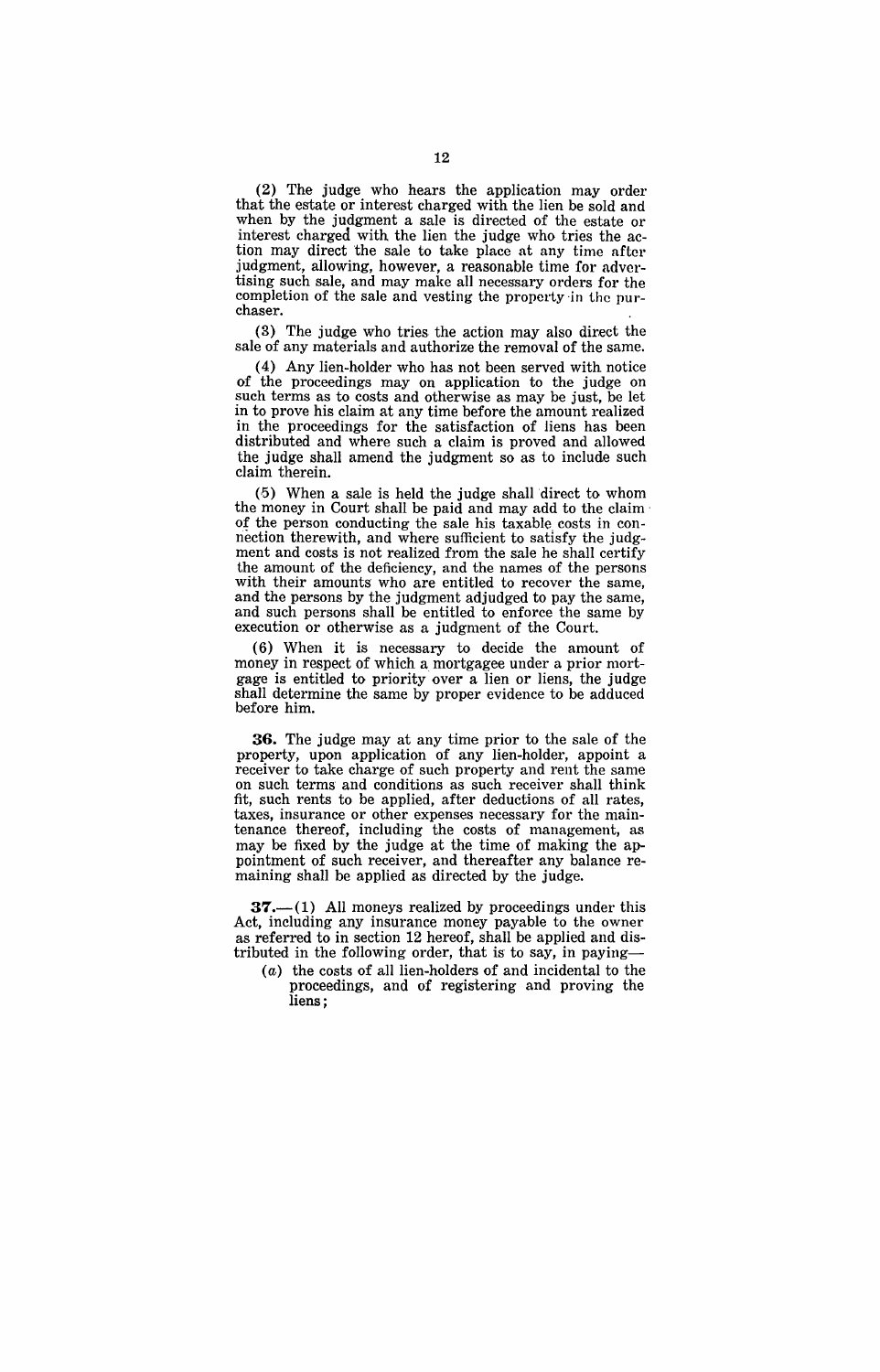- (b) six weeks' wages (if so much be owing) of all labourers employed by the owner, contractor or subcontractor;
- (c) the several amounts owing to other lien-holders other than the contractor;
- (d) the amount owing to the contractor.

(2) Each class of lien-holders shall as between themselves rank pari passu for their several amounts, and the portion of the said moneys available for distribution to each class shall be distributed among the lien-holders in such class pro rata according to the amounts of their respective claims as proven and ascertained.

(3) Any balance of the said moneys remaining after all the above amounts have been paid shall be payable to the owners or other persons legally entitled thereto:

Provided, however, that when any labourer has more than six weeks' wages owing to him by any sub-contractor, contractor or owner, the Court or judge shall cause the extra sum beyond six weeks to be deducted out of any sum actually coming under the above distribution to such subcontractor, contractor or owner, and shall order the same to be paid to such labourer.

### APPEALS

**38.** Where the aggregate amount of the claims for liens does not exceed six hundred dollars, the judgment shall be final and without appeal.

**39.** In all other cases an appeal upon questions of law only shall be and may be had in like manner and to the same extent as from the decision of a judge trying an action in the Supreme Court without a jury, but the cost of such appeal shall be governed by sections  $40$  and  $41$ .

### FEES AND COSTS

**40.** No fees shall be payable to any Registrar of Land Titles or to any Court in connection with the registration or discharge of any proceedings taken by any labourer to realize any claim for wages under this Act, nor on the filing of any order, record or judgment or other proceeding in connection therewith.

In all other cases the following fees shall be payable:

- $(a)$  Filing claim for lien or any discharge thereof under six hundred dollars .............. \$ 3.00
- (b) Filing claim for lien or any discharge thereof over six hundred dollars. . . . . . . . . . . . . . . . 4.00
- (c) Attendance upon return of originating notice, including hearing and adjustment of claim by judge or Master in Chambers, and at any adjournment thereof-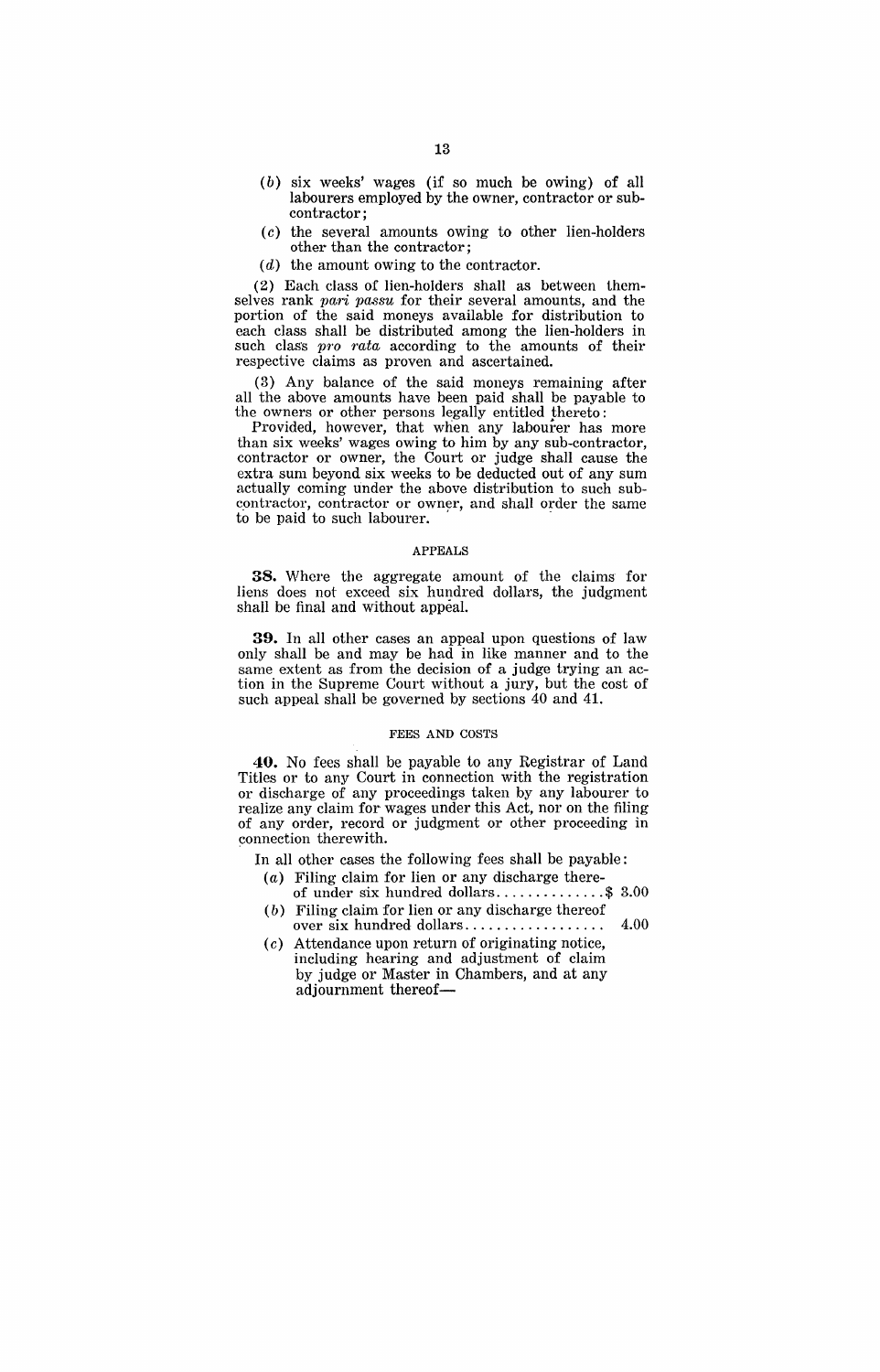| (i) For claim of wage-earner\$ $5.00$                                                                                                                                                                                                                                                                                                                                                                                                                      |       |  |  |
|------------------------------------------------------------------------------------------------------------------------------------------------------------------------------------------------------------------------------------------------------------------------------------------------------------------------------------------------------------------------------------------------------------------------------------------------------------|-------|--|--|
| (ii) Other claims Uncontested Contested                                                                                                                                                                                                                                                                                                                                                                                                                    |       |  |  |
| Claims under $$600$ \$10.00 \$15.00                                                                                                                                                                                                                                                                                                                                                                                                                        |       |  |  |
| Claims over $$600$ 20.00 25.00                                                                                                                                                                                                                                                                                                                                                                                                                             |       |  |  |
| $(d)$ Attendance upon application for receiver or any                                                                                                                                                                                                                                                                                                                                                                                                      |       |  |  |
| other special application or upon the trial of any                                                                                                                                                                                                                                                                                                                                                                                                         |       |  |  |
| issue if allowed by judge-                                                                                                                                                                                                                                                                                                                                                                                                                                 |       |  |  |
| Uncontested Contested                                                                                                                                                                                                                                                                                                                                                                                                                                      |       |  |  |
| Claims under $$600$ \$10.00 \$15.00                                                                                                                                                                                                                                                                                                                                                                                                                        |       |  |  |
| Claims over $$600$ 15.00                                                                                                                                                                                                                                                                                                                                                                                                                                   | 20.00 |  |  |
| $(e)$ Counsel fee upon hearing of any appeal for-                                                                                                                                                                                                                                                                                                                                                                                                          |       |  |  |
| (i) Claim of wage-earner\$10.00                                                                                                                                                                                                                                                                                                                                                                                                                            |       |  |  |
| $\mathcal{L}^{(1)}$ $\mathcal{L}^{(1)}$ $\mathcal{L}^{(2)}$ $\mathcal{L}^{(3)}$ $\mathcal{L}^{(4)}$ $\mathcal{L}^{(5)}$ $\mathcal{L}^{(6)}$ $\mathcal{L}^{(6)}$ $\mathcal{L}^{(6)}$<br>$\sim$ 0.000 $\sim$ 0.000 $\sim$ 0.000 $\sim$ 0.000 $\sim$ 0.000 $\sim$ 0.000 $\sim$ 0.000 $\sim$ 0.000 $\sim$ 0.000 $\sim$ 0.000 $\sim$ 0.000 $\sim$ 0.000 $\sim$ 0.000 $\sim$ 0.000 $\sim$ 0.000 $\sim$ 0.000 $\sim$ 0.000 $\sim$ 0.000 $\sim$ 0.000 $\sim$ 0.000 |       |  |  |

| (ii) Claim under $$600$ | -20.00 |
|-------------------------|--------|
| (iii) Claim over $$600$ | 25.00  |

Provided, however, that in no case shall the total amount of the costs, exclusive of actual disbursements, including the costs of any appeal that may be awarded to any successful lien-holder, exceed in the aggregate twenty-five per cent of the total amount found to have been actually due on the liens at the time of the registration thereof, and in the event of such total costs exceeding such proportion they shall be reduced to an amount equivalent to such percentage and then apportioned by the judge who adjudicates upon the various claims and hears the application for an order for sale having regard to the actual services rendered by or on behalf of the parties respectively.

**41..** When it appears to the judge in any proceedings to enforce a lien under this Act that such proceedings have arisen from the failure of any owner or contractor to fulfil the terms of his. contract of engagement for the work in respect to which the liens are sought to be enforced or to comply with the provisions of this Act, such judge may order the said owner and contractor, or either of them, to pay all the costs of such proceedings in addition to the amount of the contract or sub-contract or wages due by him or them to any contractor, sub-contractor or labourer, and may order a final judgment against such contractor and owner or either of them in default for such costs.

**42.** The judges of the Trial Division of the Supreme Court, or any two of them, may make general rules and regulations not inconsistent with this Act, for expediting and facilitating the business before any Court under this Act, and for the advancement of the interests of suitors therein.

**43.** This Act shall come into force upon ..............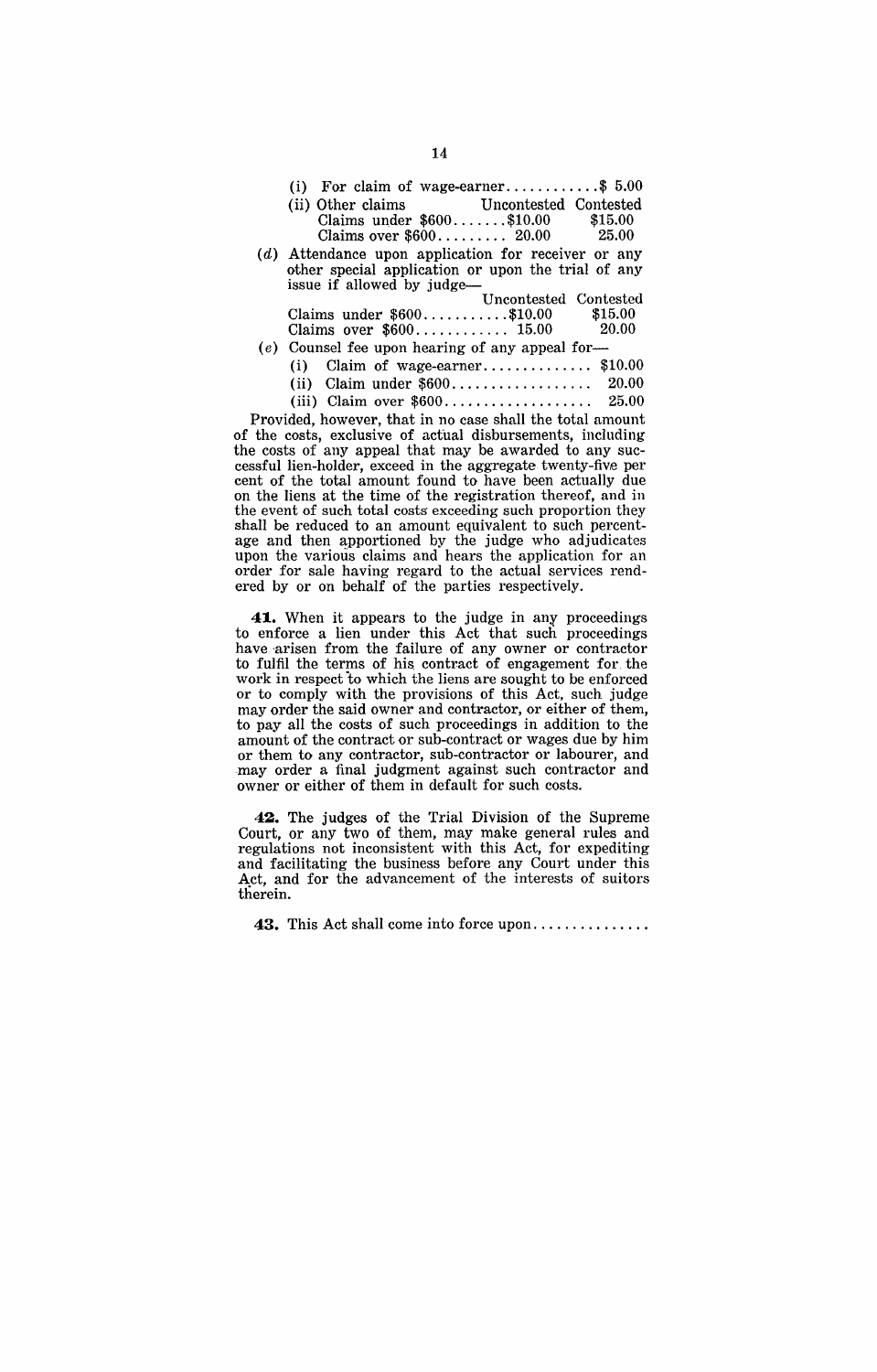### SCHEDULE.

## FORM 1.

# *(Section 19.)*

# CLAIM FOR LIEN.

*A.B. (name of claimant),* of *(here state residence of claimant), (if claimant is a personal representative or assigne'e, set out the facts)* under *The Mechanics' Lien Act, 1930,* claims a lien upon the estate of *(here state the name and residence of the owner of the land upon which the lien is claimed)* in the under-mentioned land, in respect of the following work (or service or materials), that is to say: *(here give a short description of the nature of the work or service done or to be done or the materials furnished or to be furnished for which the lien is claimed)* which work *(or*  service) was *(or* is to be) done *(or* materials were or are to be furnished) for *(here state the name and residence of the person upon whose request the work or service is done or to be done, or the 1naterials fU1'nished or to be furnished)*  on or before the  $\dots \dots \dots$  day of  $\dots \dots \dots \dots \dots 19 \dots$ 

The amount claimed as due (orr to become due) is. ; .... . . . . . . . . . . . . . . dollars. The following is a short description of the land to be charged *(here set out a concise description of the land to be charged suffioient for the purpose of registration) .* 

The address for service of the said ........ is ......... . Dated at. ....... this ......... day of ........... 19 ...

*"(Signature of claimant.)* 

# FORM 2.

# *(Section* 19.)

# CLAIM FOR LIEN FOR WAGES.

*A.B. (name of claimant),* of *(here state residence' of claimant*), (*if claimant is a personal representative or assignee, set out the facts)* under *The Mechanics' Lien Act, 1930,* claims a lien upon the estate of *(here state the name*  and residence of the owner of the land upon which the lien is *claimed*) in the undermentioned land in respect of work performed *(or* to be performed) thereon while in the employment of *(here state the name and residence of the person upon whose request the work was or is to be performed)* on or before the  $\dots \dots \dots \dots$  day of  $\dots \dots \dots \dots$ 19 .... The amount claimed as due *(or* to become due) is .............. dollars. The following is a short description of the land to be charged *(here set out a concise de* $scription of the land to be charged sufficient for the purpose$ *of registmtion).* 

The address for service of the said.......... is......... Dated at ......... this ..... day of .............. , 19 ..

*(Signature of claimant.)*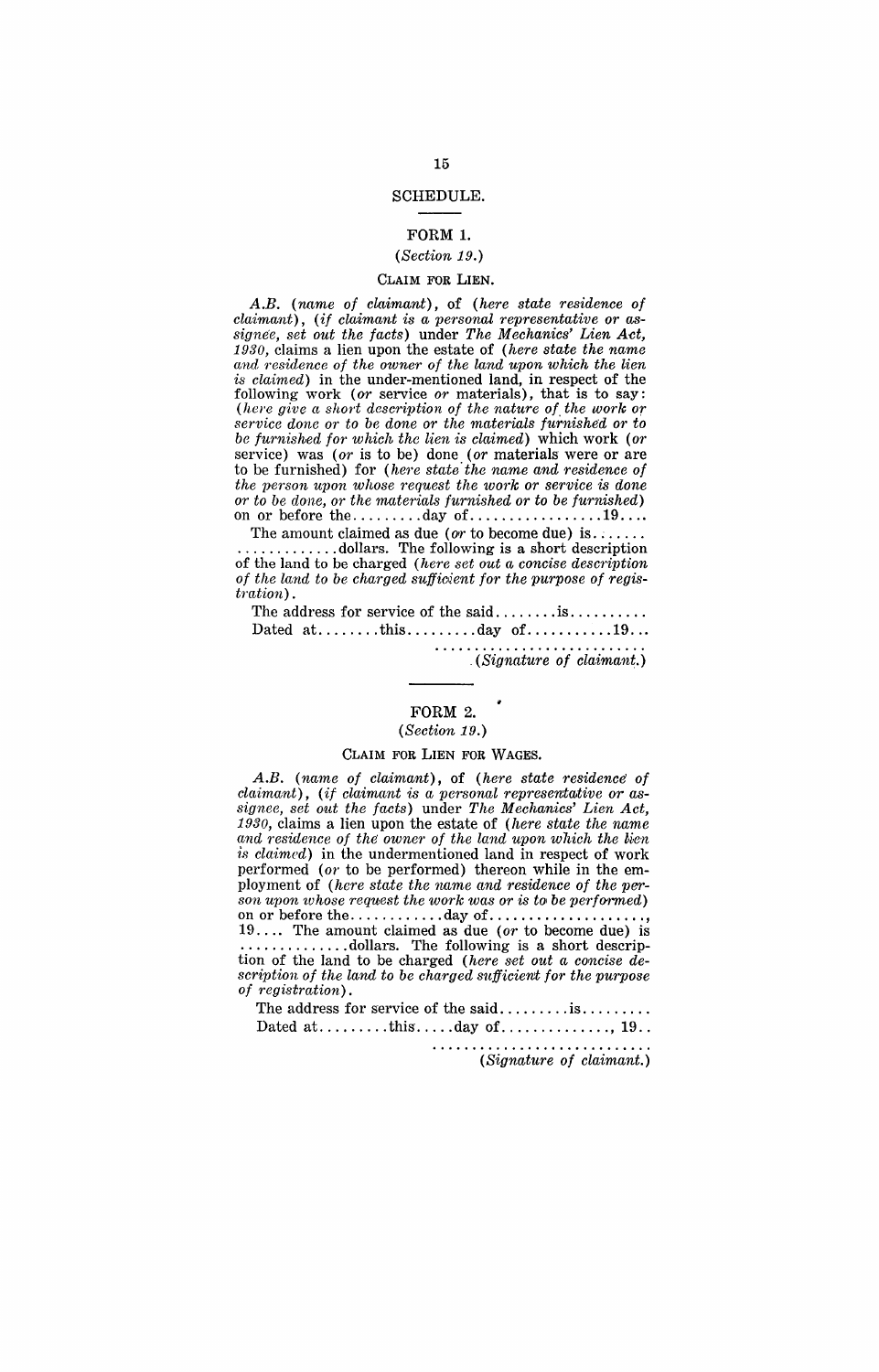### FORM 3.

# *(Section 19.)*

### CLAIM FOR LIEN FOR WAGES BY SEVERAL PERSONS.

The following persons claim a lien under *The Mechanics'*  Lien Act, 1930, upon the estate of *(here state the name and residenoe of the owner of the land upon which the lien* is *claimed)* in the undermentioned land in respect of wages or labour performed (or to be performed) thereon, while in the employment of (here state the names and residences *O'f the employers of the persons claiming the hien)* :

|           |    | <i>cive encreased by the persons examining the weight</i><br>A. B. of (residence) $\text{\$} \ldots \ldots \ldots \text{ for wages.}$ |  |
|-----------|----|---------------------------------------------------------------------------------------------------------------------------------------|--|
| C. D. of  | 66 | \$.                                                                                                                                   |  |
| $E.F.$ of | 66 | \$.                                                                                                                                   |  |

The following is a short description of the land to be charged (here set out a concise description of the land to be *charged sufficient for the purpose of registration*).

The addresses for service of the said........ are....... Dated  $at.\dots\dots.$  this  $\dots\dots.$  day of  $\dots\dots.$  19...

............................. .

*(Signatures of seveml claimants.)* 

### FORM 4.

### *(Se'ction 19.)*

### AFFIDAVIT VERIFYING CLAIM.

I, A.B., named in the above *(or* annexed) claim, make oath that the said claim is true.

*Or* We, *A.B.* and C.B., named in the above *(or* annexed) claim, make oath, and each for himself makes oath that the said claim, so far as relates to him, is true.

*(Where affidavit is made by agent or assignee a clause must be added to the following effect*: I have full knowledge of the facts set forth in the above *(or* annexed) claim).

Sworn before me at. ............... in the Province of Alberta, this ........... day of .................. , 19 .. .

*Or,* the said A.B. and C.D. were severally sworn before me at .................. , in the Province of Alberta, this .............. day of ..................... , 19 .. .

*Or,* the said *A.B.* was sworn before me at ............. . in the Province of Alberta, this ................... day of .......................... , 19 .. .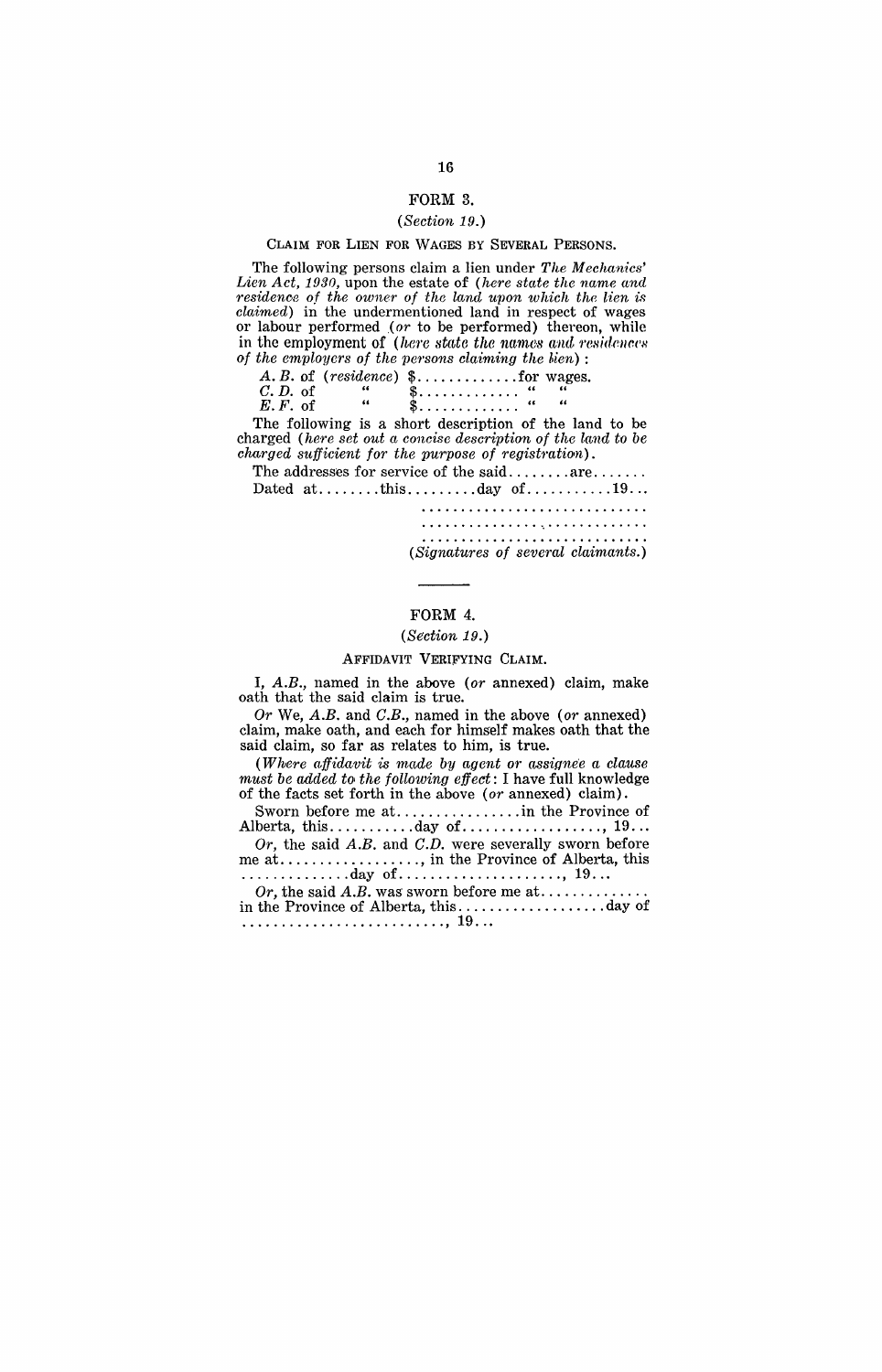# FORM 5.

# *(Section 23.)*

### NOTICE TO TARE PROCEEDINGS.

To ...................... *(at the address stated in the affidavit filed in the Land Titles Office*).

Take notice that the mechanic's lien, filed by you in the Land Titles Office for the ................. Alberta Land Registration District on the ......... day of .............• 19 .. , as D.B. No ........ shall cease to exist under the provisions of *The Mechanics' Lien Act, 1930*, unless, within ...............days from the date of service of this notice on you, you take proceedings in Court to enforce such lien and cause a certificate thereof to be filed as required by the Act.

> . . . . . . . . . . . . . . . . . . . . . . . . . . . . . *(Registrar)*

# FORM 6.

# *(Sect.ion 23.)*

### CERTIFICATE OF *Lis Pendens.*

To the Registrar .................... Alberta

Land Registration District:

This is to certify that proceedings have been taken in Court to enforce a certain mechanic's lien filed by......... Court to enforce a certain mechanic's lien filed by ........ . . . . . . . . . . . against ................ *(here describe lands),*  which lien was filed on the ....................... day of ................. , 19 ... , as D.B. No ......... .

••••••••••••••••• 0. 0000000 (LoS.) *(Clerk of the Court)*